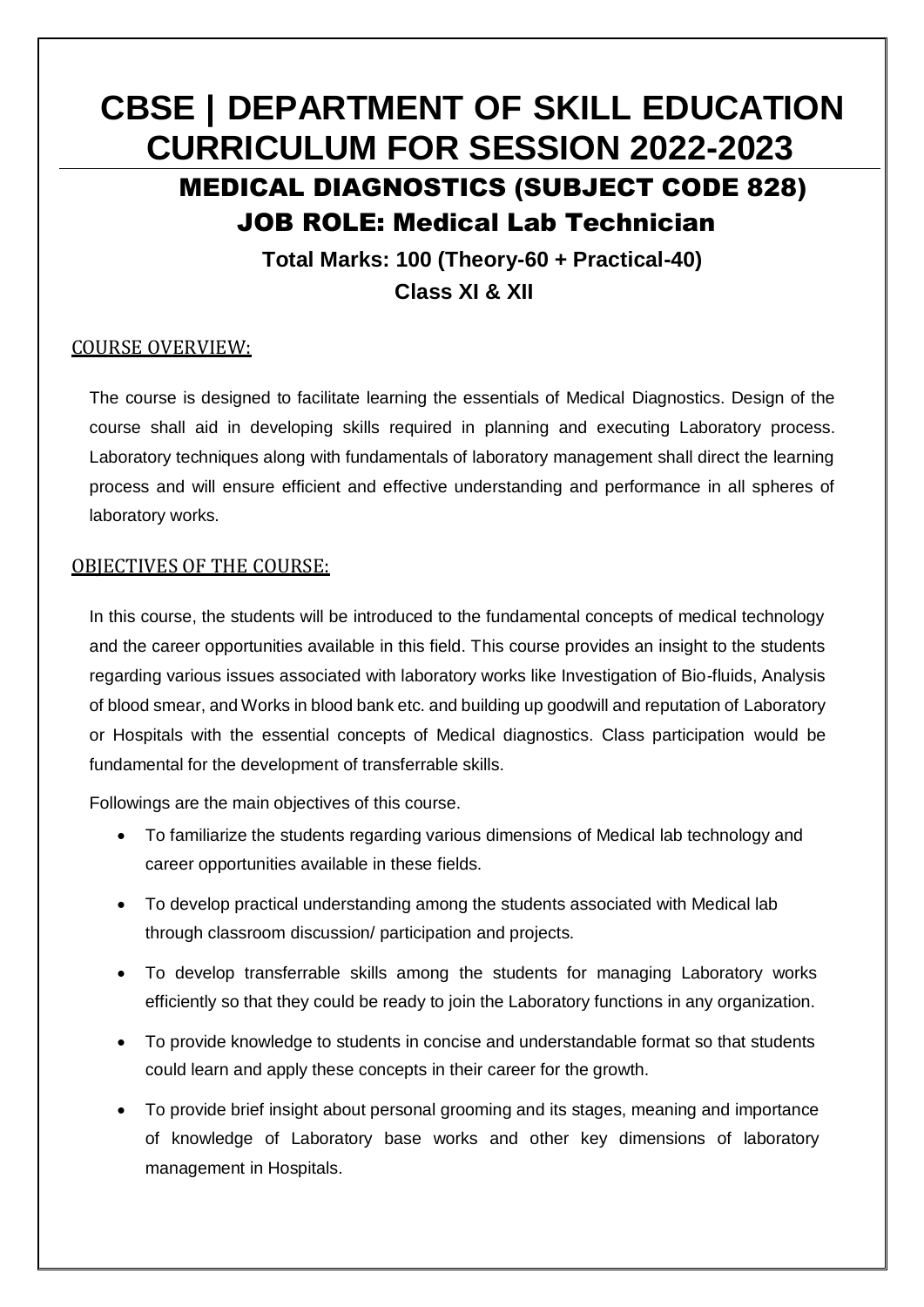#### SALIENT FEATURES:

- Medical diagnostics is originally an important part of promotion in Lab technology.
- Medical diagnostics has existed for ages and is time format of Lab works.
- Medical diagnostics provides an opportunity to the technicians to become well equipped in their area.
- It involves departmental interaction with the patients and attendants to ensure a quality service.
- It ensures identification of diseases facilitates treatment procedures and ensures recovery by maintaining good relations between Health care professionals and patients.
- Medical diagnostics bridges the knowledge gap between the Health care professionals and Patients and makes information available to the Patients and enhances their understanding about the disease and treatment procedures.

#### LIST OF EQUIPMENT AND MATERIALS:

The list given below is suggestive and an exhaustive list should be prepared by the skill teacher. Only basic tools, equipment and accessories should be procured by the Institution so that the routine tasks can be performed by the students regularly for practice and acquiring adequate practical experience.

Laboratory should contain the following: -

- Leishman's Stain
- Slide and coverslip
- Rubbing alcohol
- Lancet
- Cotton wool
- Piece of cotton clothe
- Staining rack
- Blood Grouping Reagents
- **Centrifuge**
- Artificial urine prepared by teacher (with the help of chemical salts according to composition of urine)
- Glacial acetic acid
- Sodium nitroprusside
- Liquor ammonia
- Benedict's reagent
- Sulphur powder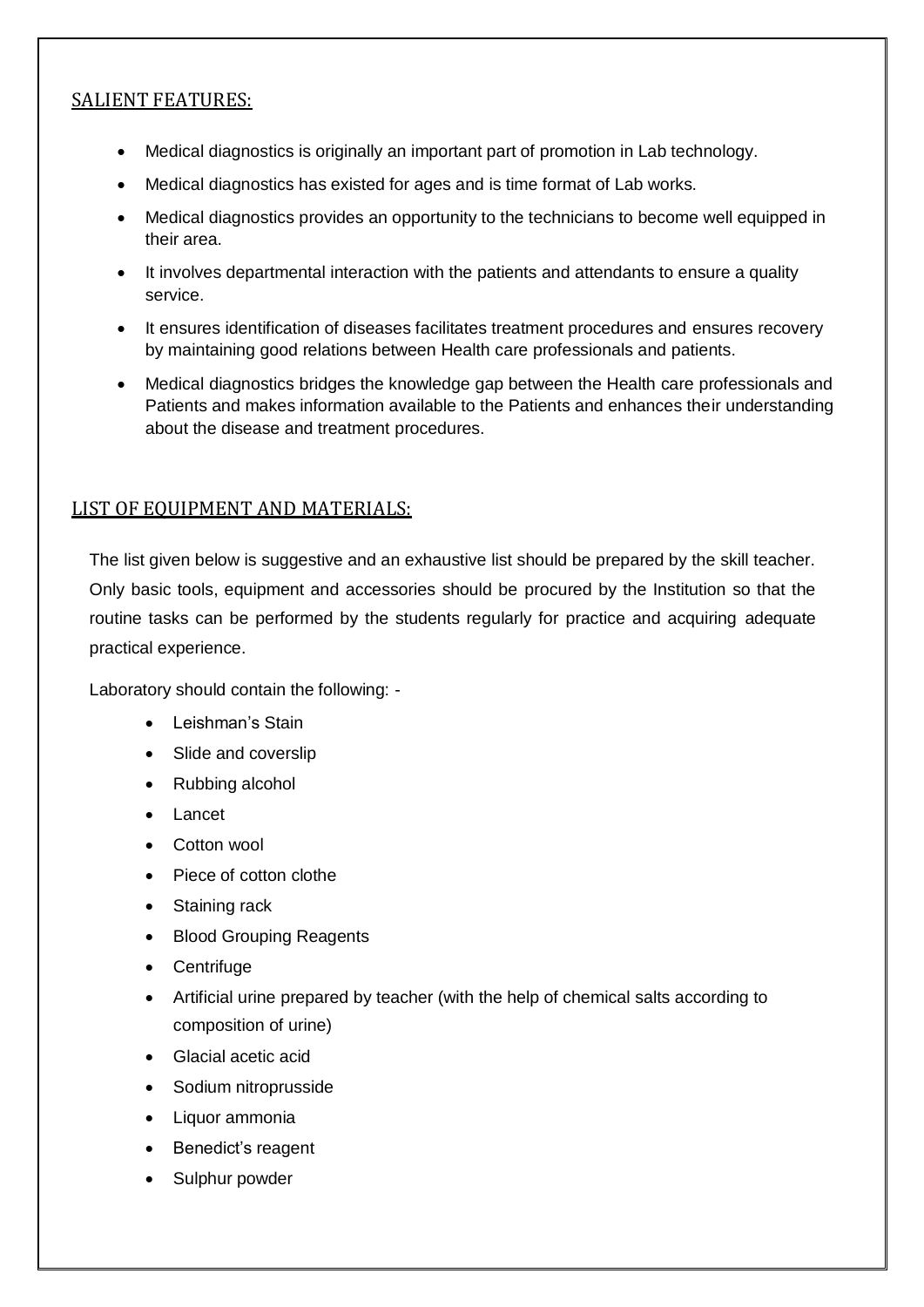- Benzidine powder
- Hematoxylin and Eosin stain
- Pipette
- Burning mixture
- Lamp
- Test tubes
- Test tube holders
- Apron for students
- Histopathological slides

#### CAREER OPPORTUNITIES:

Medical diagnostics as a functional domain offers immense career opportunities to all age group of people irrespective of qualification, gender, race and religion. Following career opportunities are available in this field. Students can make their career in any field based on their interest and suitability in

- Forensic Science
- Medical lab technology
- Pathology
- Biotechnology
- Cytology
- Pharmacy

#### VERTICAL MOBILITY:

At Bachelor level, students may start their career as an assistant lab technician and they can reach at managerial level over the period of time. For the career progression, following career options are available in Medical diagnostics field.

- Assistant Medical lab technicians
- Blood Collectors for Lab purpose
- Lab receptionist
- Medical representative
- Medical transcriptionist

#### CURRICULUM:

This course is a planned sequence of instructions consisting of Units meant for developing employability and Skills competencies of students of Class XI and XII opting for Skills subject along with other subjects.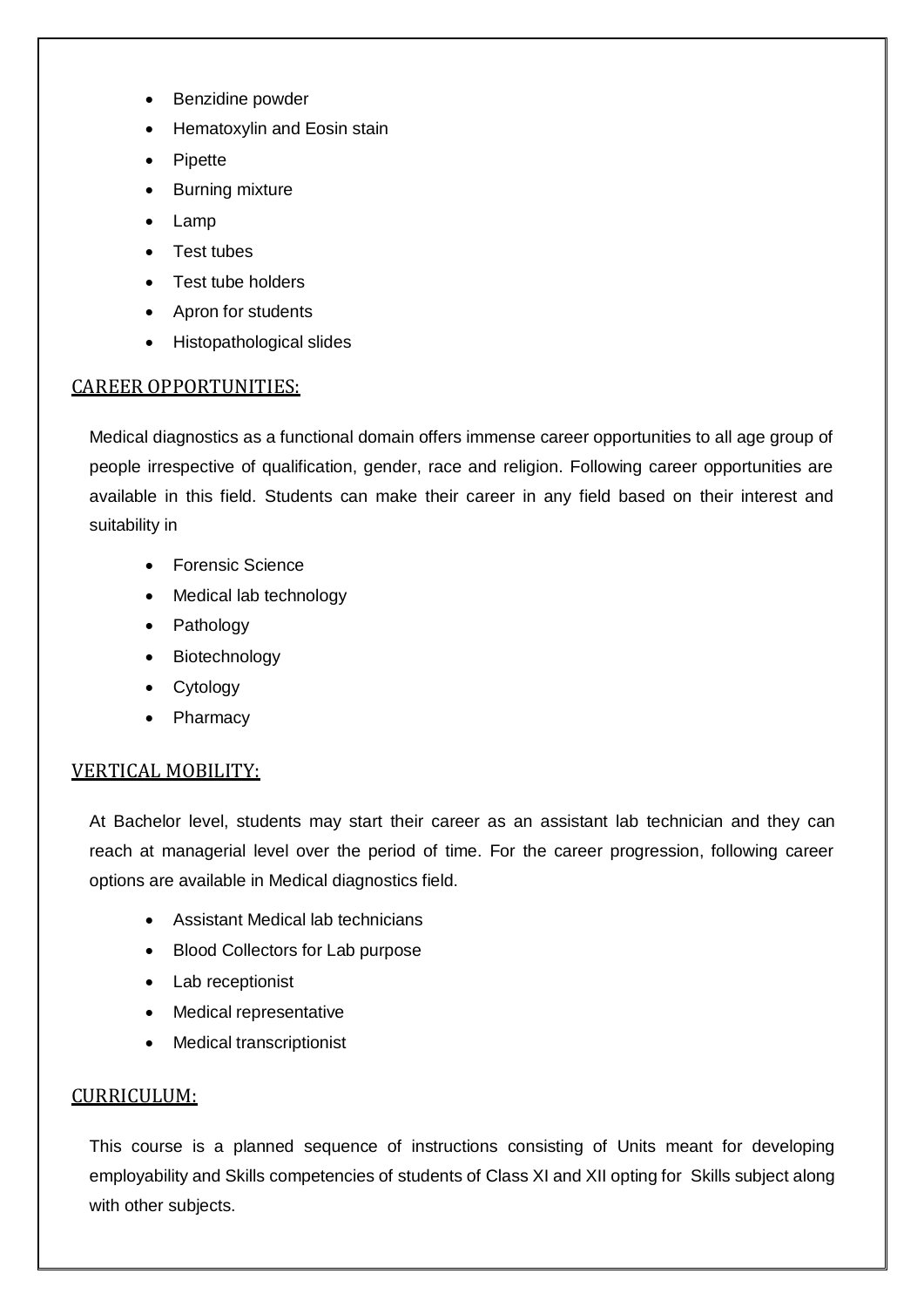## MEDICAL DIAGNOSTICS (Subject Code - 828) CLASS –XI

### Total Marks: 100 (Theory-60 + Practical-40)

|                                 | <b>UNITS</b>                                                    | <b>NO. OF HOURS</b><br>for Theory and<br><b>Practical</b> | <b>MAX. MARKS</b><br>for Theory and<br><b>Practical</b> |
|---------------------------------|-----------------------------------------------------------------|-----------------------------------------------------------|---------------------------------------------------------|
|                                 | <b>Employability Skills</b>                                     |                                                           |                                                         |
|                                 | Unit 1: Communication Skills-III                                | 13                                                        | $\overline{2}$                                          |
| ⋖                               | Unit 2: Self-Management Skills-III                              | 07                                                        | $\overline{2}$                                          |
| Part                            | Unit 3 : ICT Skills-III                                         | 13                                                        | $\overline{2}$                                          |
|                                 | Unit 4 : Entrepreneurial Skills-III                             | 10                                                        | $\overline{2}$                                          |
|                                 | Unit 5 : Green Skills-III                                       | 07                                                        | $\overline{2}$                                          |
|                                 | Total                                                           | 50                                                        | 10                                                      |
|                                 | <b>Subject Specific Skills</b>                                  |                                                           |                                                         |
| <u>ന</u>                        | Unit 1: Investigation- Urine and feces Analysis                 | 40                                                        | 15                                                      |
| <b>Jue</b>                      | Unit 2: Body Fluids                                             | 40                                                        | 15                                                      |
| <u>n</u>                        | Unit 3: Histopathology (Lab Process)                            | 40                                                        | 20                                                      |
|                                 | Total                                                           | 120                                                       | 50                                                      |
|                                 | <b>Practical</b>                                                |                                                           |                                                         |
|                                 | Project                                                         |                                                           | 10                                                      |
|                                 | Viva based on Project                                           |                                                           | 05                                                      |
| Ľ<br>$\boldsymbol{\sigma}$<br>Ը | Practical File/ Report / Portfolio /<br>PowerPoint presentation | 50                                                        | 15                                                      |
|                                 | Demonstration of skill competency via<br>LabActivities          |                                                           | 10                                                      |
|                                 | Total                                                           | 50                                                        | 40                                                      |
|                                 | <b>GRAND TOTAL</b>                                              | 220                                                       | 100                                                     |

#### **NOTE: Detailed Curriculum/ Topics to be covered under Part A: Employability Skills can be downloaded from CBSE website**.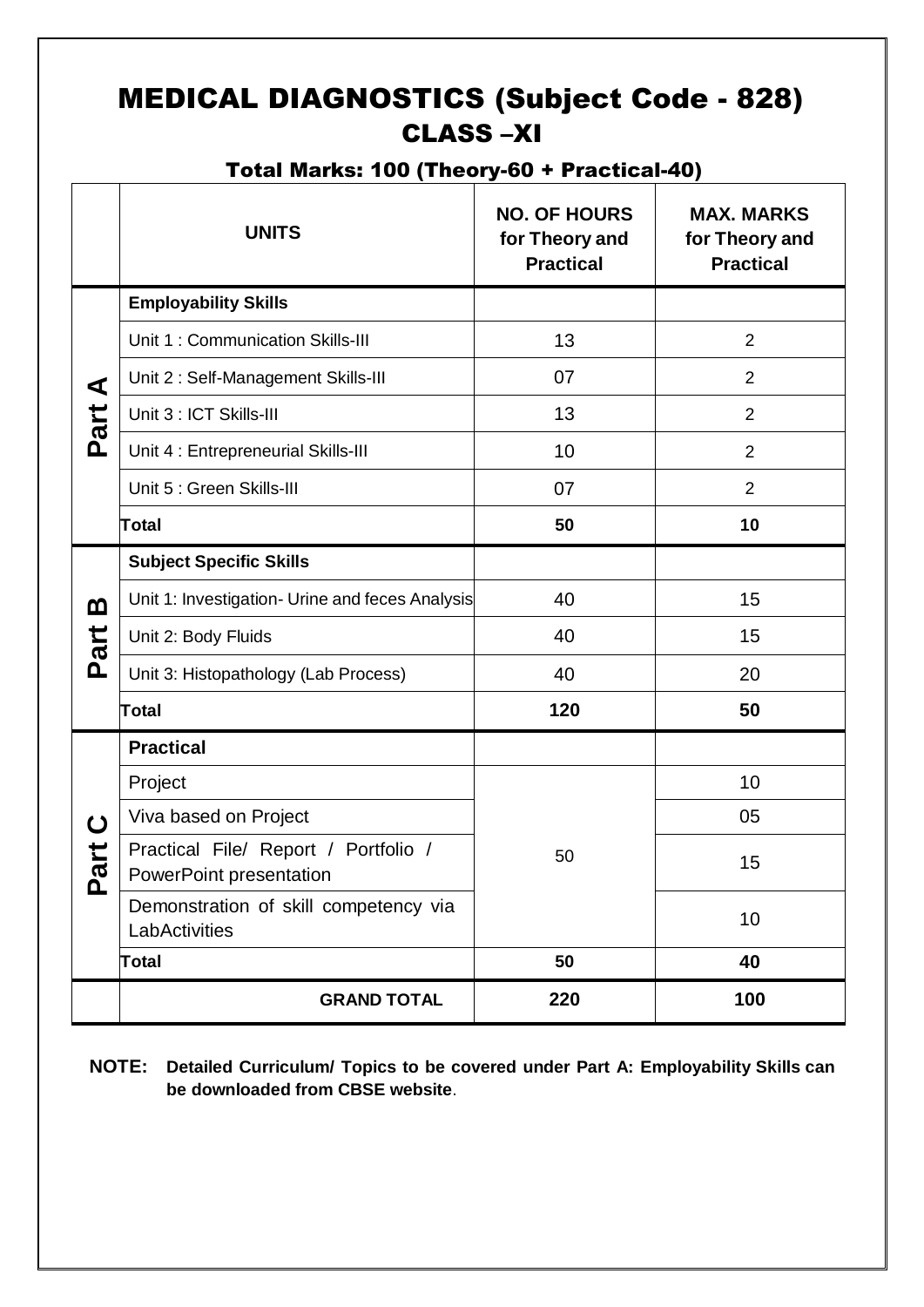#### PRACTICAL GUIDELINES FOR CLASS XI

#### **Assessment of performance:**

In class XI– Two examiners (internal examiner) assigned for the conduct and assessment of Practical Examinations each in Senior Secondary School Curriculum Question for the viva examinations should be conducted by the internal examiners. Question to be more of General nature, project work or the curriculum. Investigatory Project especially those that show considerable amount of effort and originality, on the part of the student, should get suitable high marks, while project of a routine or stereotyped nature should only receive MEDIOCRE marks.

#### Procedure for Assessment of practical project work: (Total 40 marks)

For students of Class XI projects has been emerging as a very interesting but sometimes challenging. It enhances understandability, creativity and innovativeness. It also improves presentation and communication skills. Keeping this in mind following guidelines have been framed to bring about uniformity and reward creative skills among students. Students can prepare a Project Report on activities performed in Medical room of school on the basis of their understandability and class room knowledge. They may get the guidance from their respective teacher in order to boost their skill and knowledge. The Project should be the sole work of student.

#### Viva based on Project -10 marks

The teacher conducting the final practical examination should ask verbal questions related to the project. If no project has been assigned /made by the students, viva must be based on subject as per the Curriculum only.

#### Project Report– 10 marks:

#### **List of Projects:-**

- 1. The students will find out the presence of Glucose in urine by Benedict Reagent's test in the Laboratory.
- 2. Students will find out the presence of Protein in given urine sample by Heat test.
- 3. The students will find out the presence of Ketone Bodies in Laboratory by Legal test.
- 4. The students will find out the presence of Ketone Bodies in Laboratory by Rothera's test.
- 5. The students will find out the presence of Bile salt in given urine sample with the help of sulphur powder test
- 6. The students will find out the presence of blood in given urine sample by Benzidine test.
- 7. The students will prepare charts and present the functions of body fluids.
- 8. The students will draw the diagram of circulation of CSF in human body.
- 9. The students will draw the diagram of normal and abnormal sperms.
- 10. The students will decorate the board about prevention of Male infertility to create awareness.
- 11. The students will arrange seminar about prevention of infectious diseases to create awareness among students.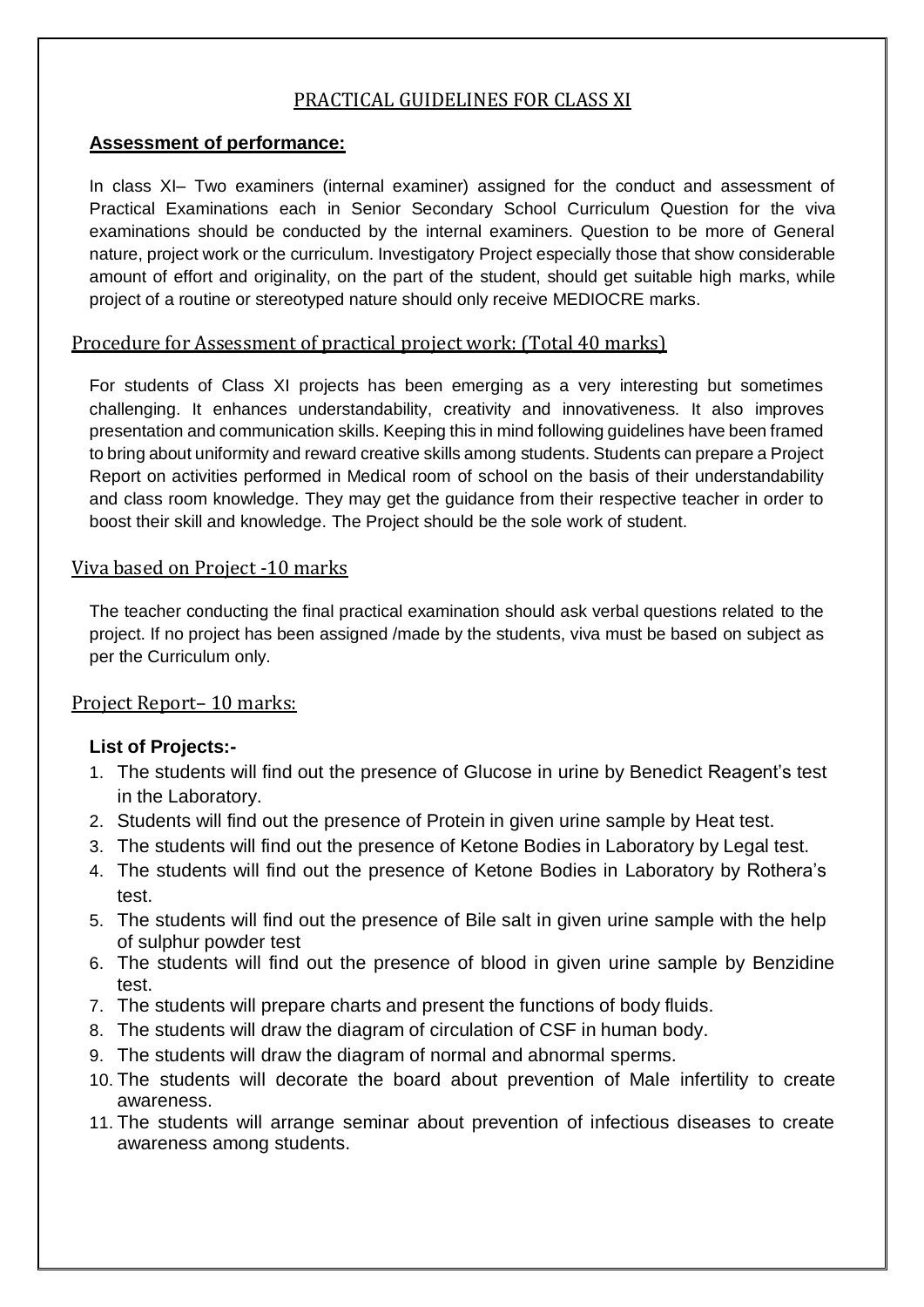- 12. The students will present their concepts about lung diseases that can be diagnosed by sputum analysis.
- 13. Students will prepare charts about Manual methods of Histopathological techniques in groups.
- 14. Students will identify following microscopic slides:
	- a. Cerebellum
	- b. Tongue
	- c. Esophagus
	- d. Stomach
	- e. Duodenum
	- f. Jejunum
	- g. Ileum
	- h. Large intestine
	- i. Lungs
	- j. Muscles (Skeletal, Cardiac and Smooth)
	- k. Kidneys
	- l. Ureters
	- m. Skin
	- n. Testis
	- o. Ovary
	- p. Uterus
- 15. The students will draw the structure of Microscope in file and they will describe the functions of different parts of Microscope.
- 16. The students will draw the diagrams of all histopathological tissues in their file with their characteristic features.
- 17. The students will stain any given histopathological tissue slide by using hematoxylin and eosin stain.
- 18. The students will present their views about their career scopes and interests by presentation.

| <b>PARAMETERS</b>                             |                                                                                                                       | <b>MARKS</b> |
|-----------------------------------------------|-----------------------------------------------------------------------------------------------------------------------|--------------|
| I)<br>$\parallel$<br>III)<br>IV)<br>V)<br>VI) | <b>Relevance and Efficiency</b><br><b>Effectiveness</b><br>Impact<br>Sustainability<br><b>Team Work</b><br>Regularity | 35           |
|                                               | Viva (Based on Curriculum)                                                                                            | 05           |
|                                               | TOTAL                                                                                                                 | 40           |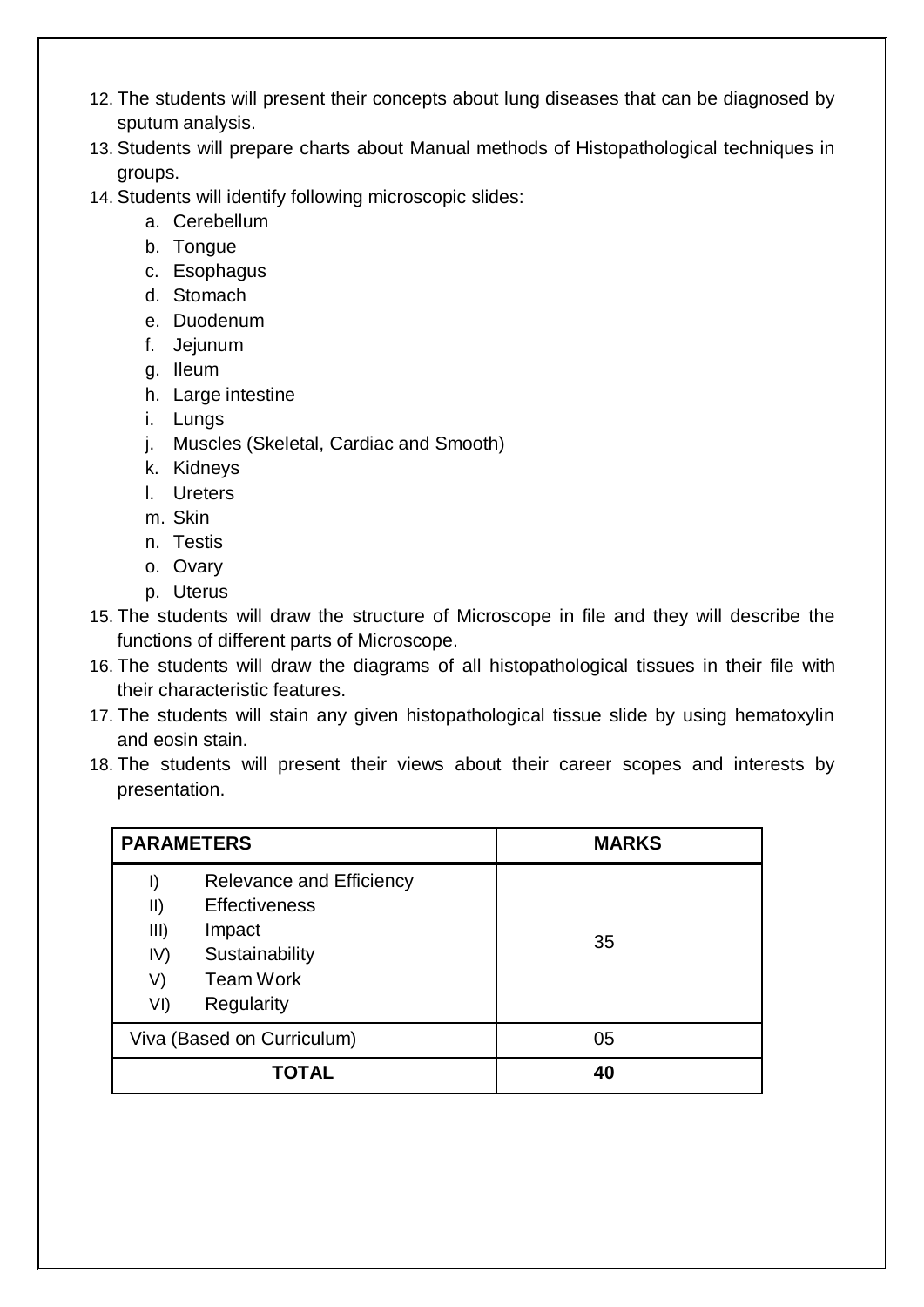## **MEDICAL DIAGNOSTICS (SUBJECT CODE 828)**

# CLASS–XII FOR SESSION 2022-23

**Total Marks: 100 (Theory-60 + Practical-40)**

|          | <b>UNITS</b>                                                     | <b>NO. OF HOURS</b><br>for Theory and<br><b>Practical</b> | <b>MAX. MARKS</b><br>for Theory and<br><b>Practical</b> |
|----------|------------------------------------------------------------------|-----------------------------------------------------------|---------------------------------------------------------|
|          | <b>Employability Skills</b>                                      |                                                           |                                                         |
|          | Unit 1: Communication Skills-IV*                                 | 13                                                        |                                                         |
|          | Unit 2: Self-Management Skills- IV                               | 07                                                        | 3                                                       |
| ⋖        | Unit 3 : ICT Skills- IV                                          | 13                                                        | 3                                                       |
| Part     | Unit 4 : Entrepreneurial Skills- IV                              | 10                                                        | $\overline{4}$                                          |
|          | Unit 5 : Green Skills- IV*                                       | 07                                                        | $\overline{\phantom{a}}$                                |
|          | <b>Total</b>                                                     | 50                                                        | 10                                                      |
|          | <b>Subject Specific Skills</b>                                   |                                                           |                                                         |
|          | Unit 1: Hematology                                               | 40                                                        | 20                                                      |
| മ        | Unit 2: Blood bank                                               | 40                                                        | 20                                                      |
| Part     | Unit 3: Cytology                                                 | 40                                                        | 10                                                      |
|          | <b>Total</b>                                                     | 120                                                       | 50                                                      |
|          | <b>Practical</b>                                                 |                                                           |                                                         |
|          | Project                                                          |                                                           | 10                                                      |
| ပ        | Viva based on Project                                            |                                                           | 10                                                      |
| art      | Practical File/ Report / Portfolio / Power<br>Point presentation | 50                                                        | 10                                                      |
| <u>ռ</u> | Demonstration of skill competency via Lab<br><b>Activities</b>   |                                                           | 10                                                      |
|          | <b>Total</b>                                                     | 50                                                        | 40                                                      |
|          | <b>GRAND TOTAL</b>                                               | 220                                                       | 100                                                     |

**Note: \* marked units are to be assessed through Internal Assessment/ Student Activities. They are not to be assessed in Theory Exams**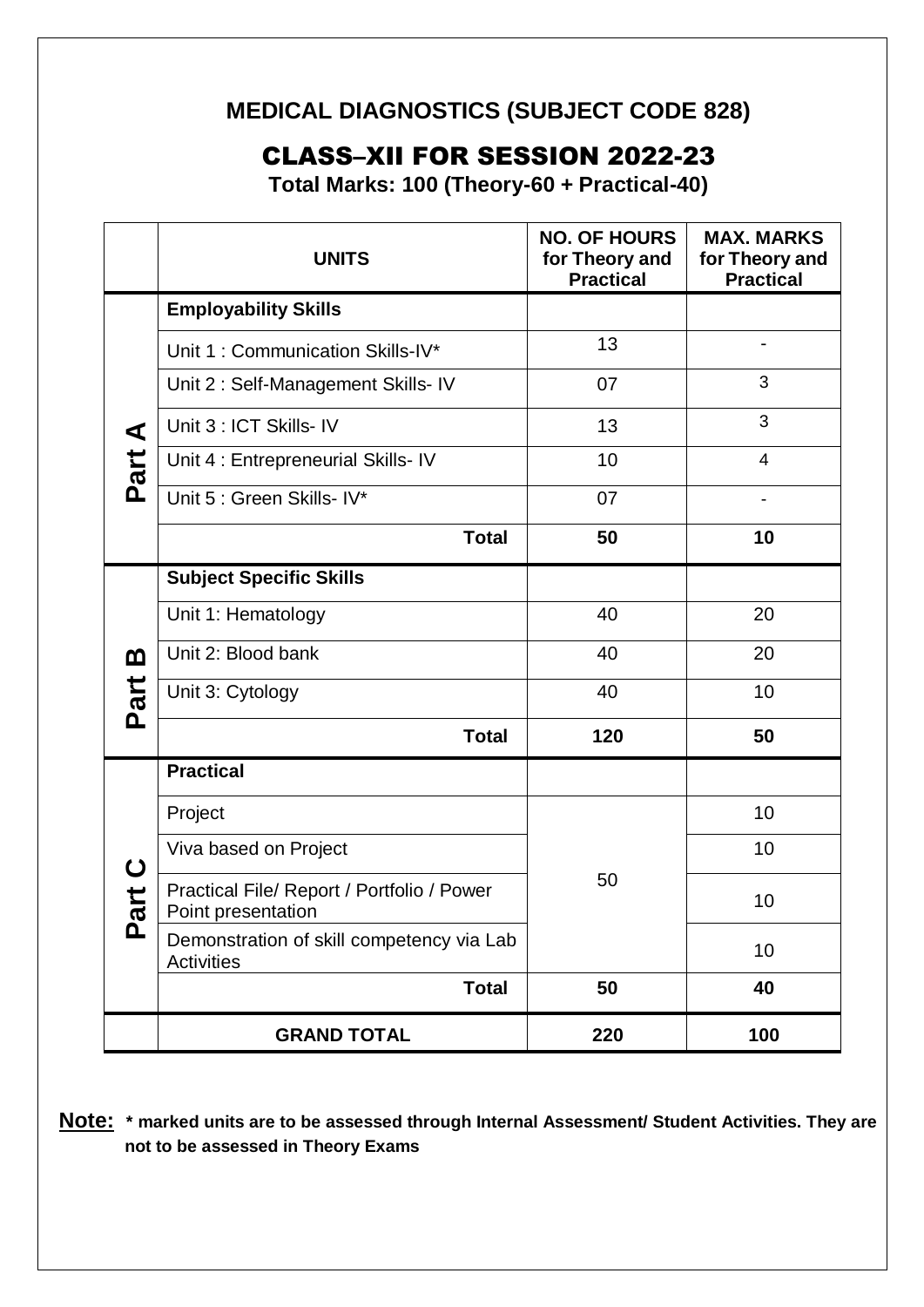#### **DETAILED CURRICULUM/TOPICS:**

#### **Part-A: EMPLOYABILITY SKILLS**

| <b>S. No.</b> | <b>Units</b>                                               | Duration in<br><b>Hours</b> |
|---------------|------------------------------------------------------------|-----------------------------|
|               | Unit 1: Communication Skills-IV*                           | 13                          |
| 2.            | Unit 2: Self-management Skills-IV                          | 07                          |
| 3.            | Unit 3: Information and Communication Technology Skills-IV | 13                          |
| 4.            | Unit 4: Entrepreneurial Skills-IV                          | 10                          |
| 5.            | Unit 5: Green Skills-IV*                                   | በ7                          |
|               | <b>TOTAL DURATION</b>                                      | 50                          |

#### **Note: \* marked units are to be assessed through Internal Assessment/ Student Activities. They are not to be assessed in Theory Exams**

**Detailed curriculum/ topics to be covered under Part A: Employability Skills can be downloaded from CBSE website**

#### **Part-B – SUBJECT SPECIFIC SKILLS**

| <b>S. No.</b> | <b>Units</b>          | <b>Duration in</b><br><b>Hours</b> |
|---------------|-----------------------|------------------------------------|
|               | Unit 1: Haematology   | 40                                 |
| 2.            | Unit 2: Blood bank    | 40                                 |
| 3.            | Unit 3: Cytology      | 40                                 |
|               | <b>TOTAL DURATION</b> | 120                                |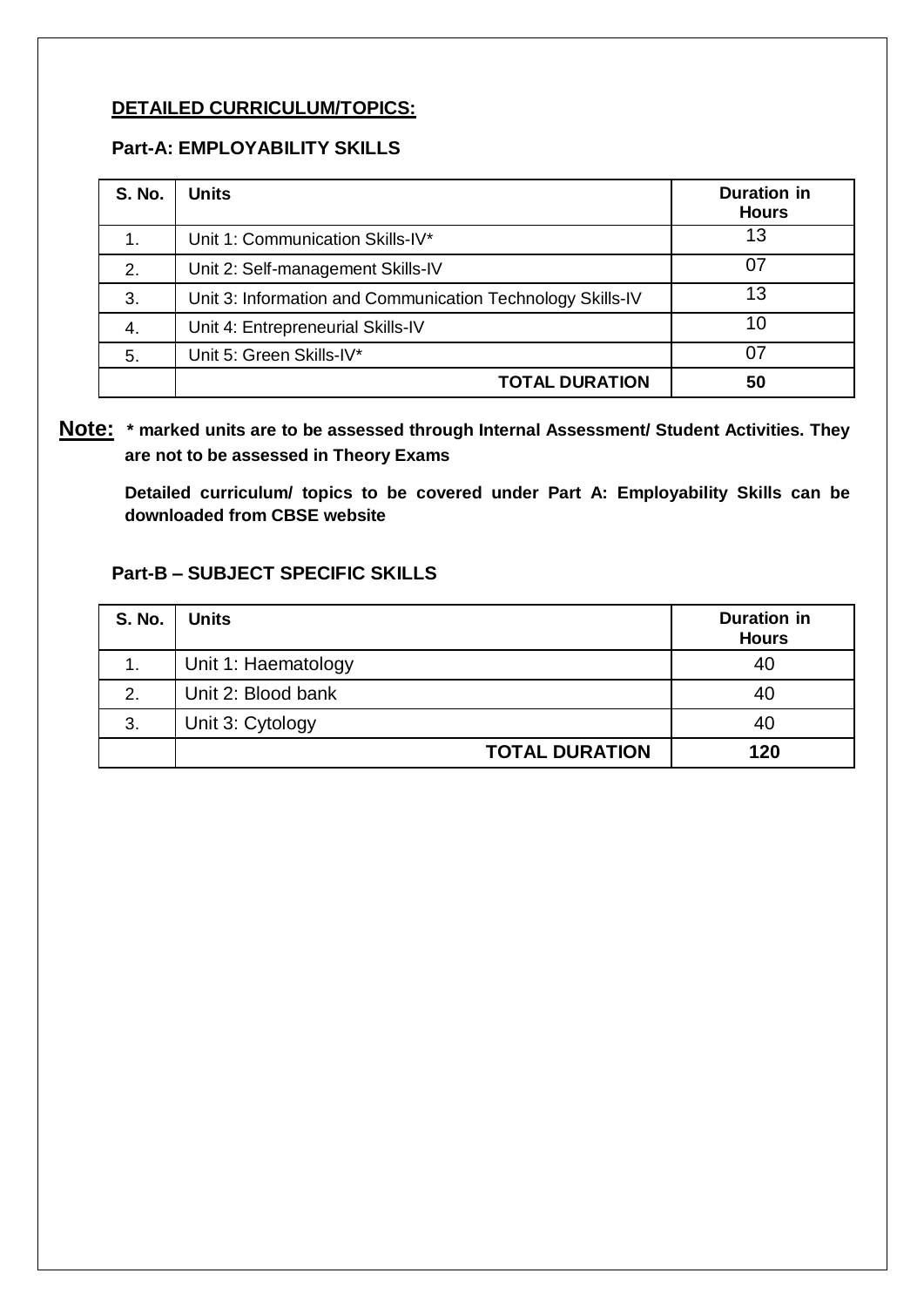| <b>UNIT</b>   | <b>SUB-UNIT</b>                                      | <b>SESSION/ ACTIVITY/ PRACTICAL</b>                                                                                                                                                                                                                                                            |
|---------------|------------------------------------------------------|------------------------------------------------------------------------------------------------------------------------------------------------------------------------------------------------------------------------------------------------------------------------------------------------|
| 1. HEMATOLOGY | 1.1 Introduction                                     | <b>Session:</b> Idea about Haematology laboratory                                                                                                                                                                                                                                              |
| LAB           | instruments                                          | 1.2 Haematology lab Session: Understanding about<br>Centrifuge<br>$\bullet$<br>Microscope<br><b>Automated Cell Counter</b><br>$\bullet$<br><b>Coagulation Analyser</b><br>$\bullet$                                                                                                            |
|               | 1.3 Collection of<br>blood sample                    | <b>Session: Understanding about</b><br>Anticoagulants<br>Specimen collection<br><b>Activity: Collection of blood by venepuncture</b><br>method                                                                                                                                                 |
|               | 1.4 Preparation of<br><b>blood smear*</b>            | <b>Practical:</b><br><b>Preparations of Blood smear*.</b>                                                                                                                                                                                                                                      |
|               | 1.5 Reagents-<br>uses                                | Session:<br>preparation and their Understanding about<br>Different kinds of stains and reagents that<br>are used in laboratory.<br>Diluting fluids for cell counting process.                                                                                                                  |
|               | 1.6 Staining<br>methods <sup>*</sup>                 | <b>Practical:</b><br><b>Staining of Blood Smear by using</b><br>$\bullet$<br>Leishman's stain*.                                                                                                                                                                                                |
|               | 1.7 Measurements<br>Quantitative<br>land<br>analysis | Session:<br>Understanding about<br>PCV and Erythrocyte Indices<br><b>ESR</b><br>LE cell<br>Osmotic fragility                                                                                                                                                                                   |
|               |                                                      | Activity -<br><b>Blood cell counting(R.B.C, W.B.C,</b><br><b>Platelets*</b><br>Reticulocytes and Absolute Eosinophil)<br><b>Haemoglobin estimation*</b>                                                                                                                                        |
|               |                                                      | Performing the following experiments in laboratory<br>Overview of Haemocytometer<br><b>Osmotic Fragility test</b><br>Blood counting by Neuberger's<br>Chamber(Demonstration)<br>Identification of different blood cells under<br>microscope.<br>Estimation of the haemoglobin<br>concentration |

**\*Note: - To be assessed in practical only. No question shall be asked from this portion in Theory Exams.**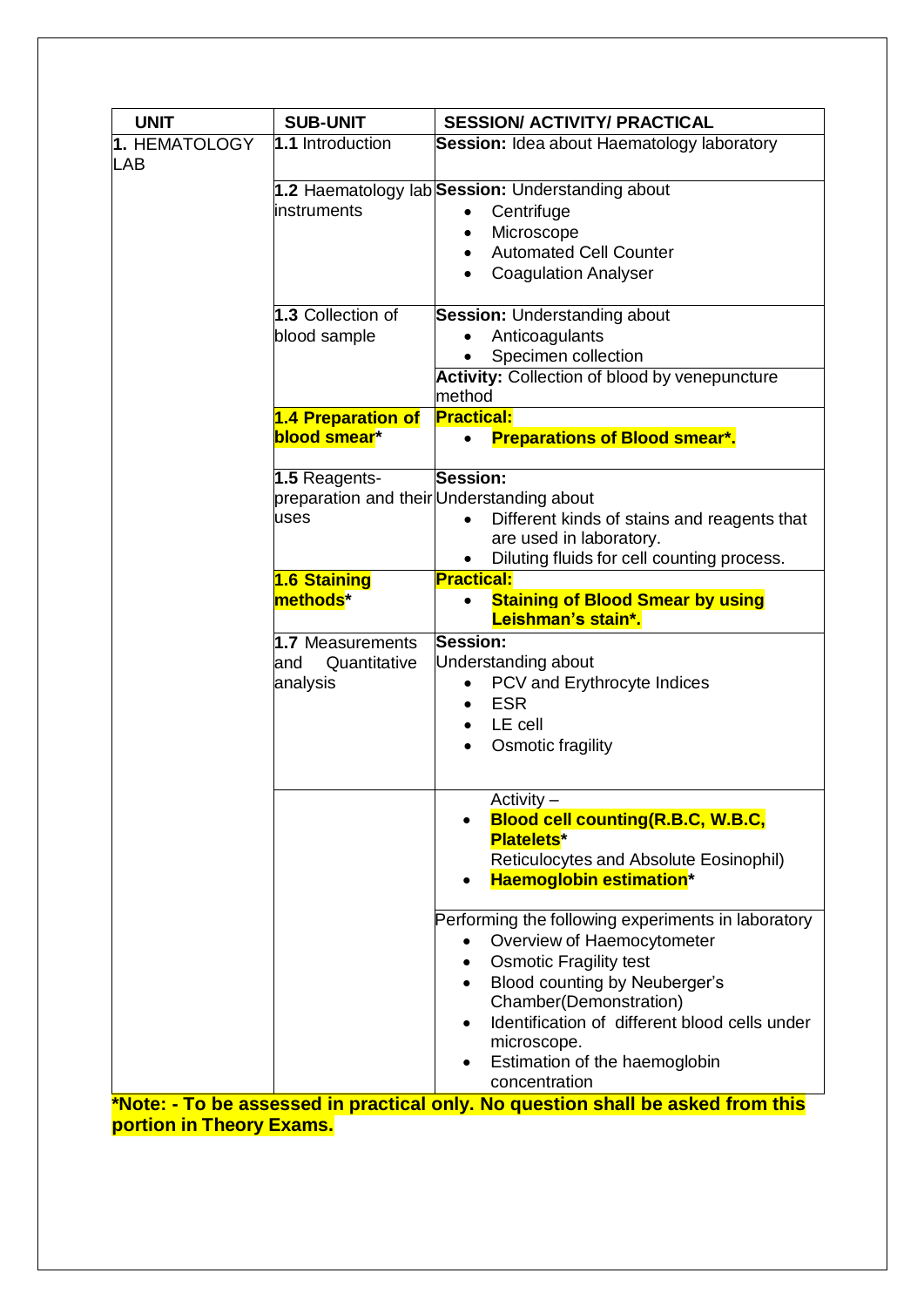| <b>UNIT</b>                                                           | <b>SUB-UNIT</b>                                                        | <b>SESSION/ ACTIVITY/ PRACTICAL</b>                                                                                                                                                                                 |
|-----------------------------------------------------------------------|------------------------------------------------------------------------|---------------------------------------------------------------------------------------------------------------------------------------------------------------------------------------------------------------------|
|                                                                       | 1.8 Anaemia                                                            | Session: Understanding the concepts of:<br>Hemopoiesis<br>$\bullet$<br><b>Classification of Anaemia</b>                                                                                                             |
|                                                                       | 1.9 Hemopoiesis                                                        | Session:<br><b>Mechanisms of Process</b><br>Different tests involved in this process                                                                                                                                |
|                                                                       | 1.10 Bone marrow<br>aspiration/Biopsy                                  | <b>Session:</b><br>Understanding about the concepts of<br>Site for aspiration Procedure<br>Procedure                                                                                                                |
|                                                                       | 1.11 Lab Safety*                                                       | <b>Activity:</b><br><b>Preparation of project by students in</b><br>following topic:*<br><b>Biomedical waste management*</b><br><b>Personnel Protection*</b><br><b>Hand Hygien*</b><br><b>Management of spills*</b> |
| 2.<br><b>BLOOD</b><br><b>BANK</b><br><b>AND</b><br><b>TRANSFUSION</b> | 2.1 Material and<br>Equipment                                          | <b>Session:</b><br>Understanding about the concepts of materials and<br>equipment needed for Blood bank<br><b>Activity:</b><br>Preparation of charts based on the materials and<br>equipment needed for blood bank  |
|                                                                       | 2.2 Records in Blood Session:<br>Bank<br>2.3 ABO blood group<br>system | Understanding about different kinds of records that<br>are kept in blood bank.<br><b>Session:</b><br>Understanding the concepts of ABO blood grouping.                                                              |
|                                                                       | Practical<br>2.4<br>importance of other<br>blood groups                | <b>Practical:</b><br>Determination of Blood group in given sample.<br>Session:<br>Understanding the concepts of different blood group<br>system other than ABO grouping system.                                     |

#### **\*Note: - To be assessed in practical only. No question shall be asked from this portion in Theory Exams.**